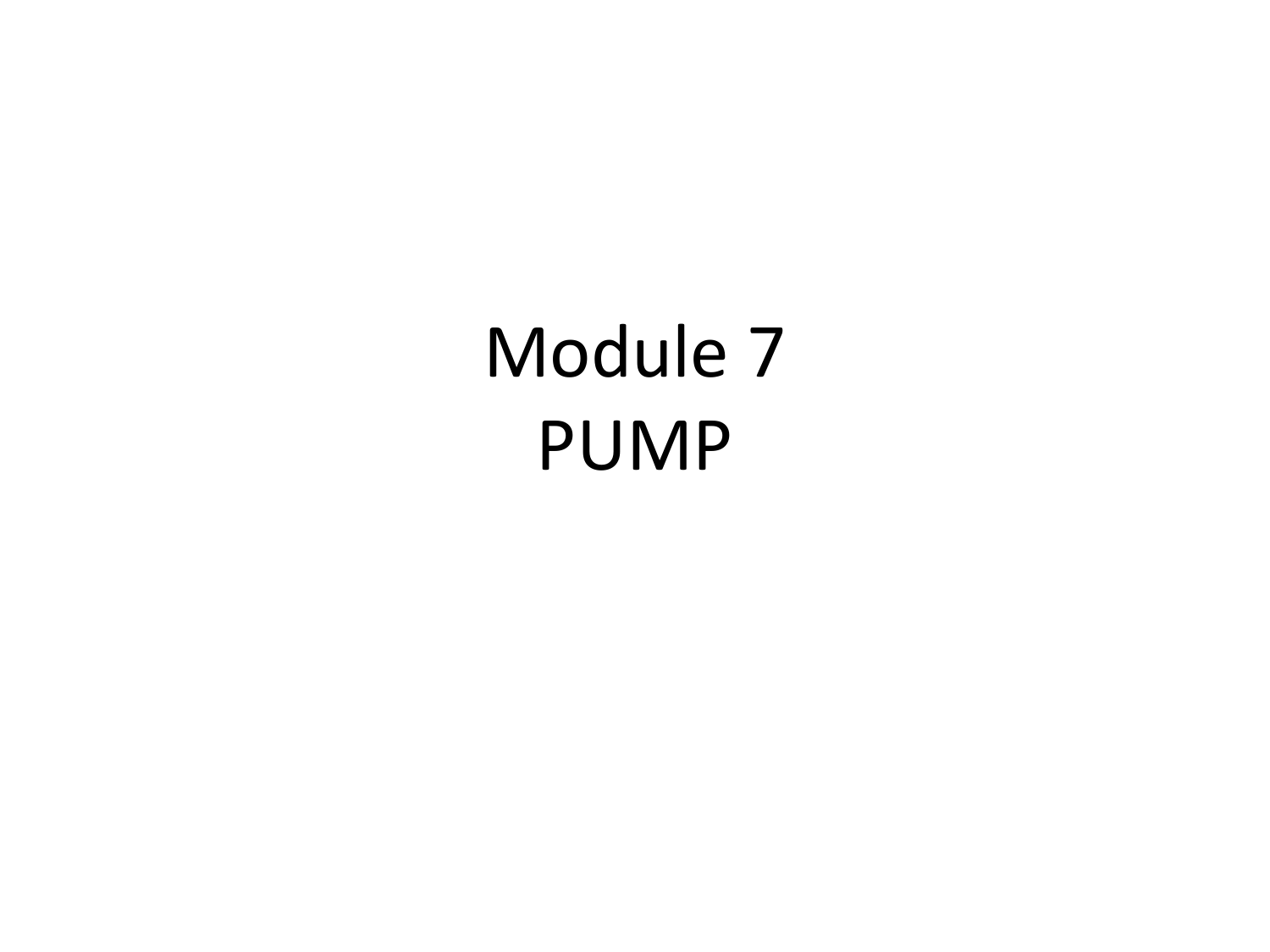# Centrifugal pumps

- Rotation increase centrifugal head
- The centrifugal head converted to static head
- The outlet is radially outward
- Pumping is lift of water vertically or built energy by or static pressure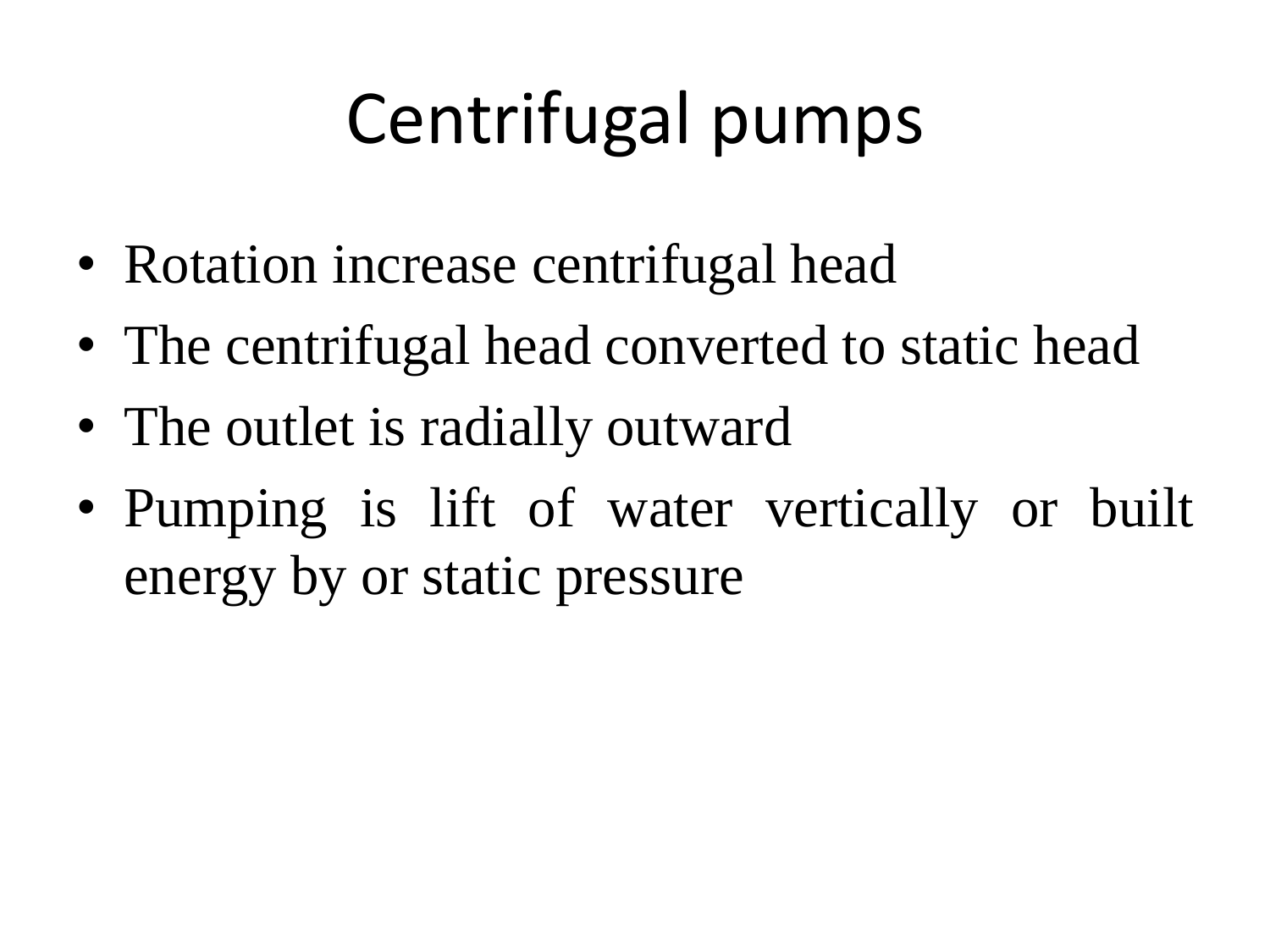#### **CENTRIFUGAL PUMP (radial flow pump)**

 $H_{\overline{S}} = static \_ head / lift$  $total\_head\_at\_B(freesurface) = H_{A} + H_{S}$  $total\_head\_at\_B(freesurface) = H_{A} + H_{S}$  $total\_head\_at\_B(freesurface) = H_{A} + H_{S}$  $total$   $\_head$   $\_at$   $\_A$   $=$   $\dot{H}$   $_A$ 

*inlet* 
$$
-\text{head} = H_1 = \frac{p_1}{\rho g} + \frac{v_1^2}{2g} + z_1
$$

*outlet* 
$$
\_
$$
 *head* =  $H_2 = \frac{p_2}{\rho g} + \frac{v_2^2}{2g} + z_2$ 

- Total or net head developed is (H2 - H1)
- Bernouli's equn between A  $H_1 = \frac{p_1}{g_1} + \frac{v_1}{g_2} + z_1 = H_A h_{in} h_f$ & C and D & E

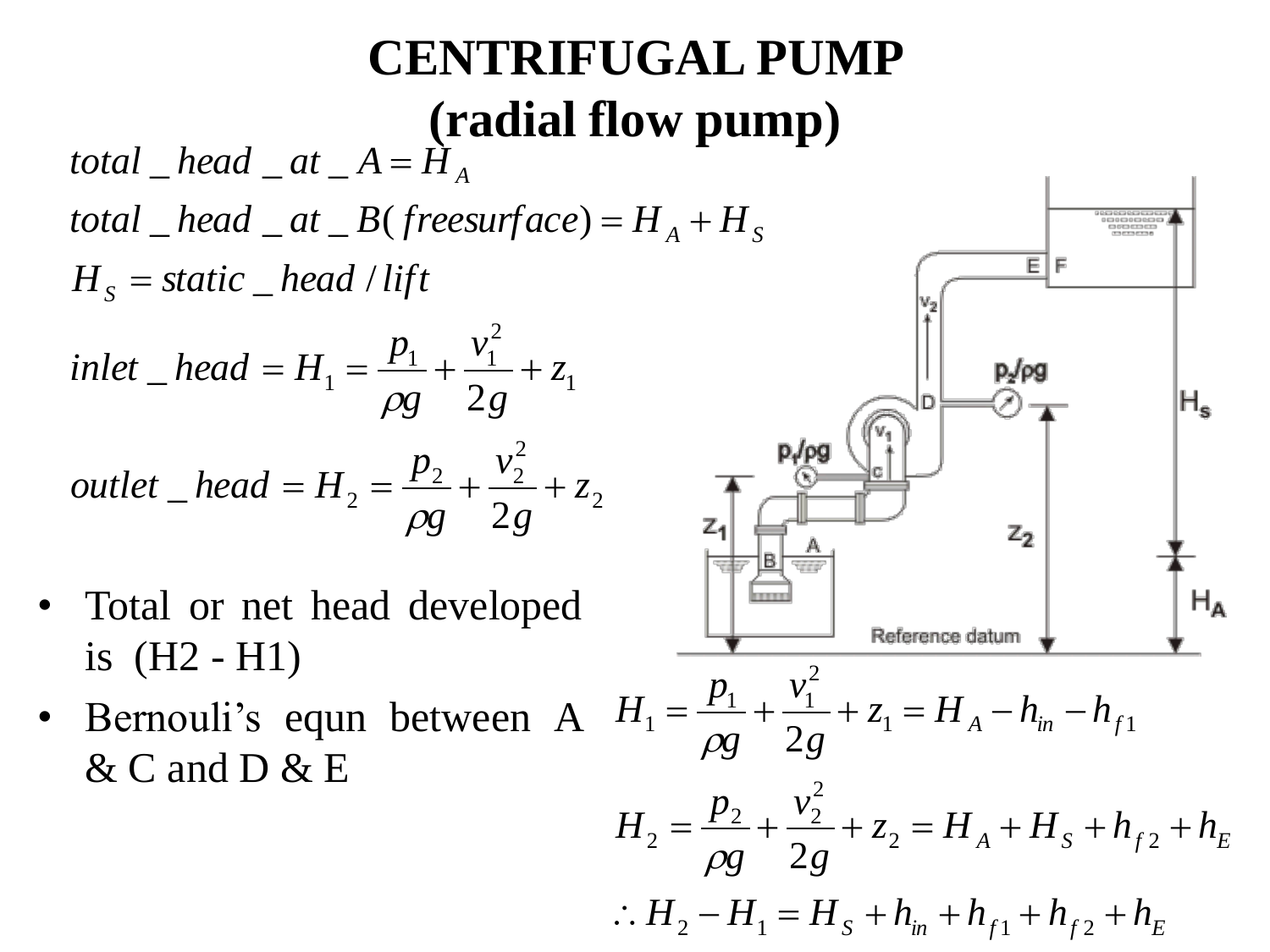• Net head  
\n
$$
H = H_2 - H_1 = \frac{p_2 - p_1}{\rho g} + (z_2 - z_1) = \left(\frac{p_2}{\rho g} + z_2\right) - \left(\frac{p_1}{\rho g} + z_1\right)
$$

The above head is measured using piezometric manometer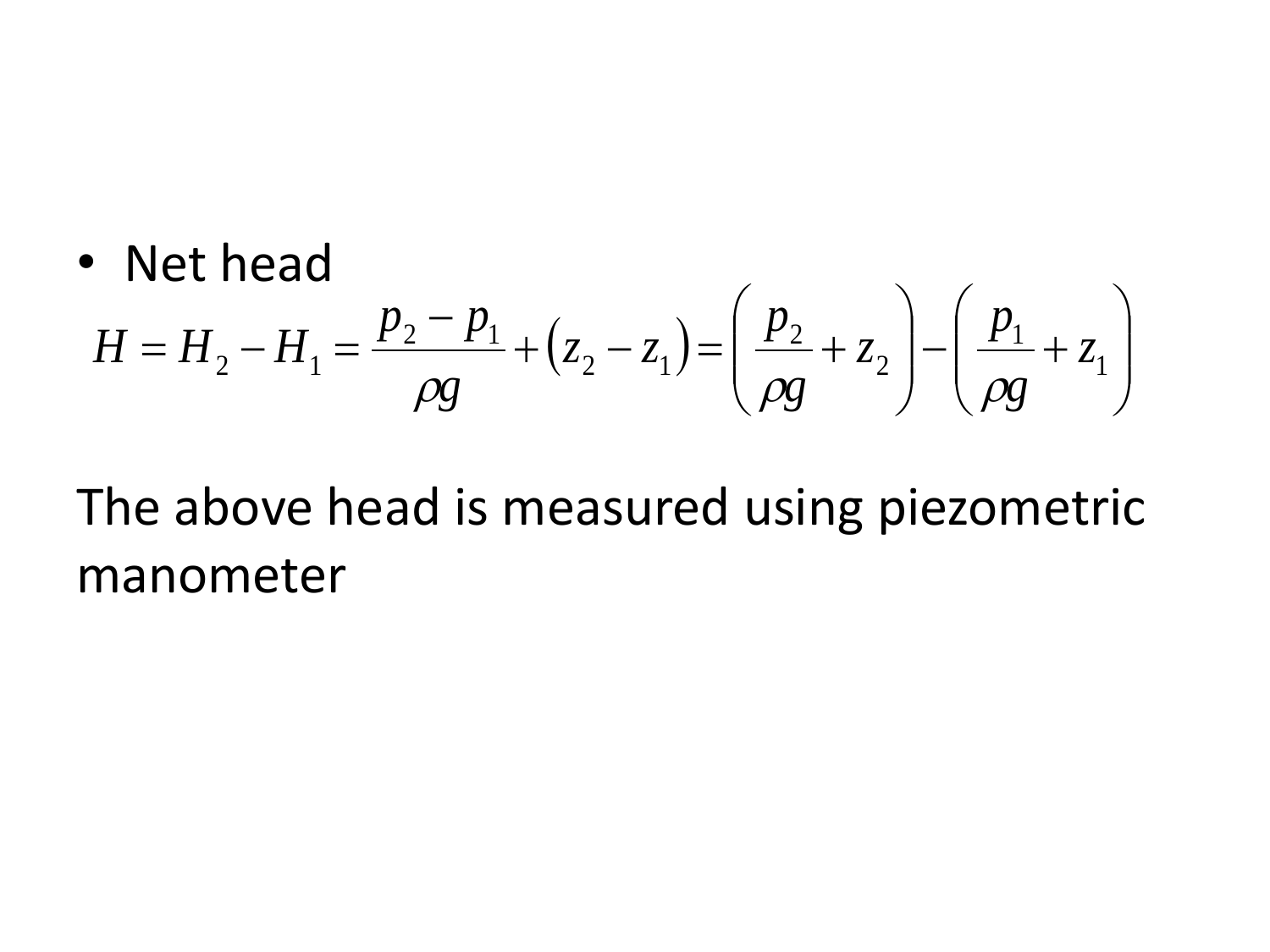## CENTRIFUGAL PUMP

• Components: impeller, diffuser ring and volute

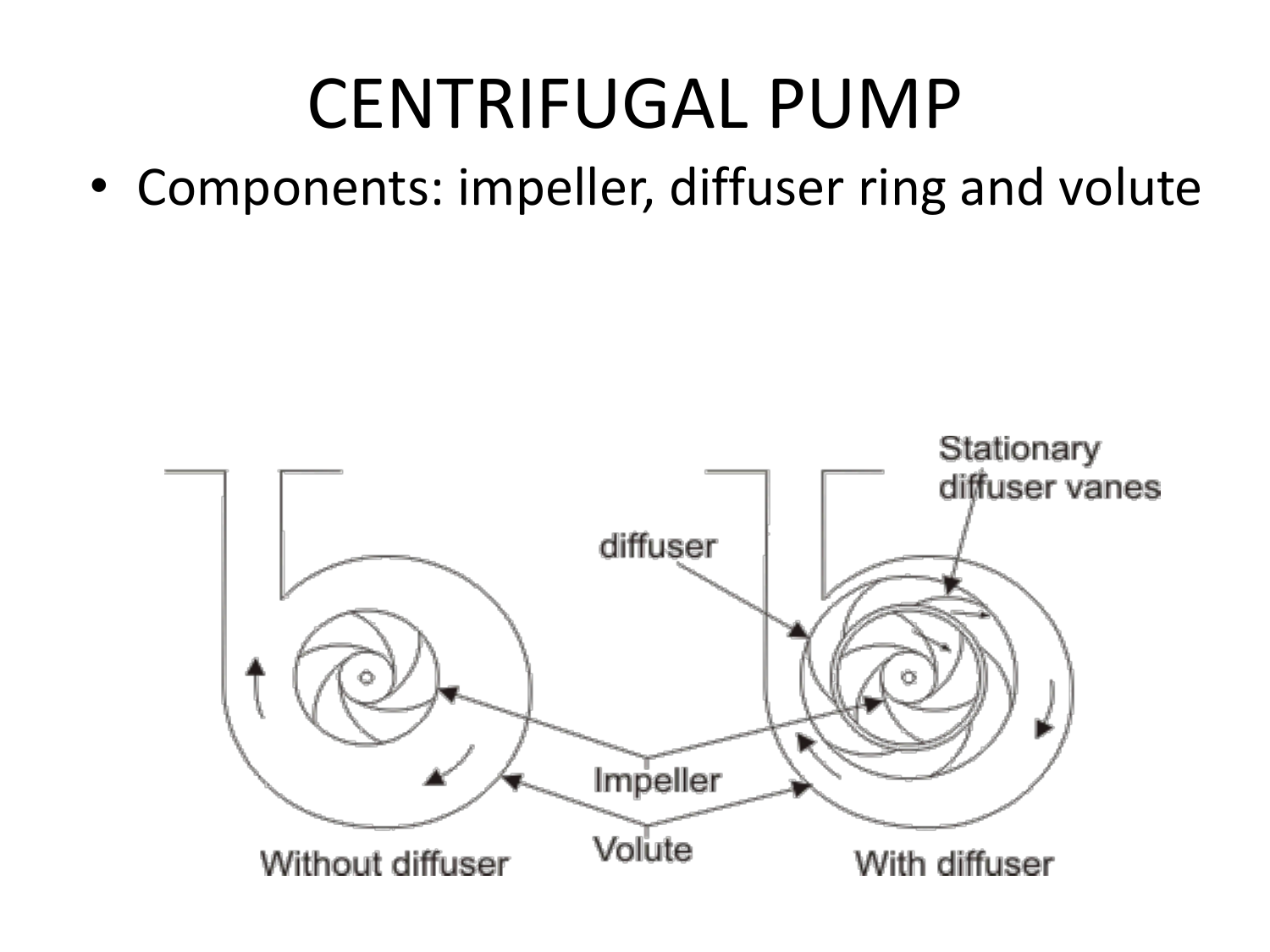### Priming in centrifugal pump

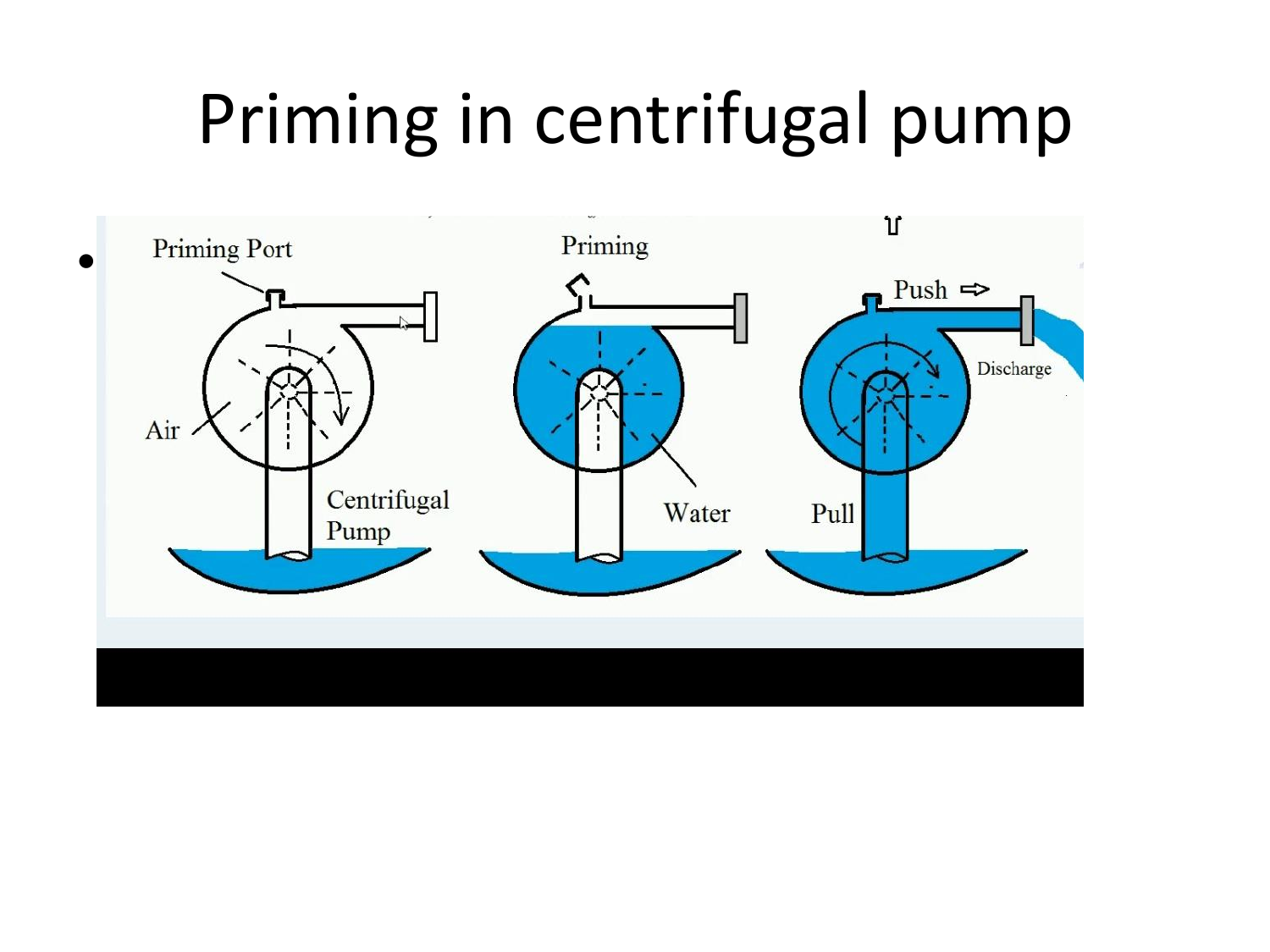#### Cavitation in centrifugal pump

- **cavitation** occurs when the liquid pressure at a given location is reduced to the vapor pressure of the liquid.
- For a piping system that includes a pump, **cavitation** occurs when the absolute pressure at the inlet falls below the vapor pressure of the water.
- This phenomenon may occur at the inlet to a pump and on the impeller blades, particularly if the pump is mounted above the level in the suction reservoir.

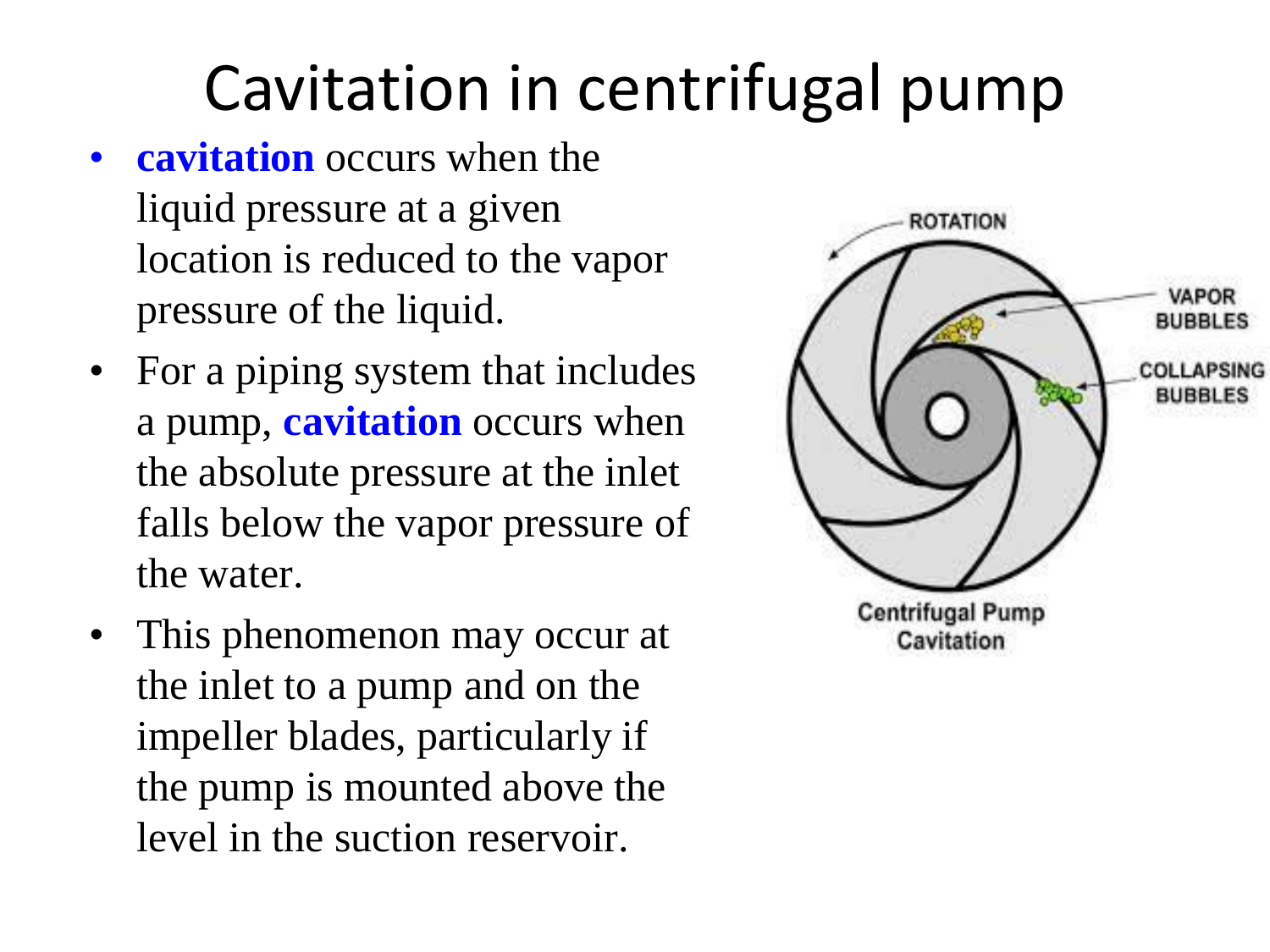#### Effect of Cavitation in centrifugal pump

- Under this condition, vapor bubbles form (water starts to boil) at the impeller inlet and when these bubbles are carried into a zone of higher pressure, they collapse abruptly and hit the vanes of the impeller (near the tips of the impeller vanes).
- This results in
- 1. Damage to the pump (pump impeller)
- 2. vibrations (and noise).
- 3. Reduce pump capacity.
- 4. Reduce pump efficiency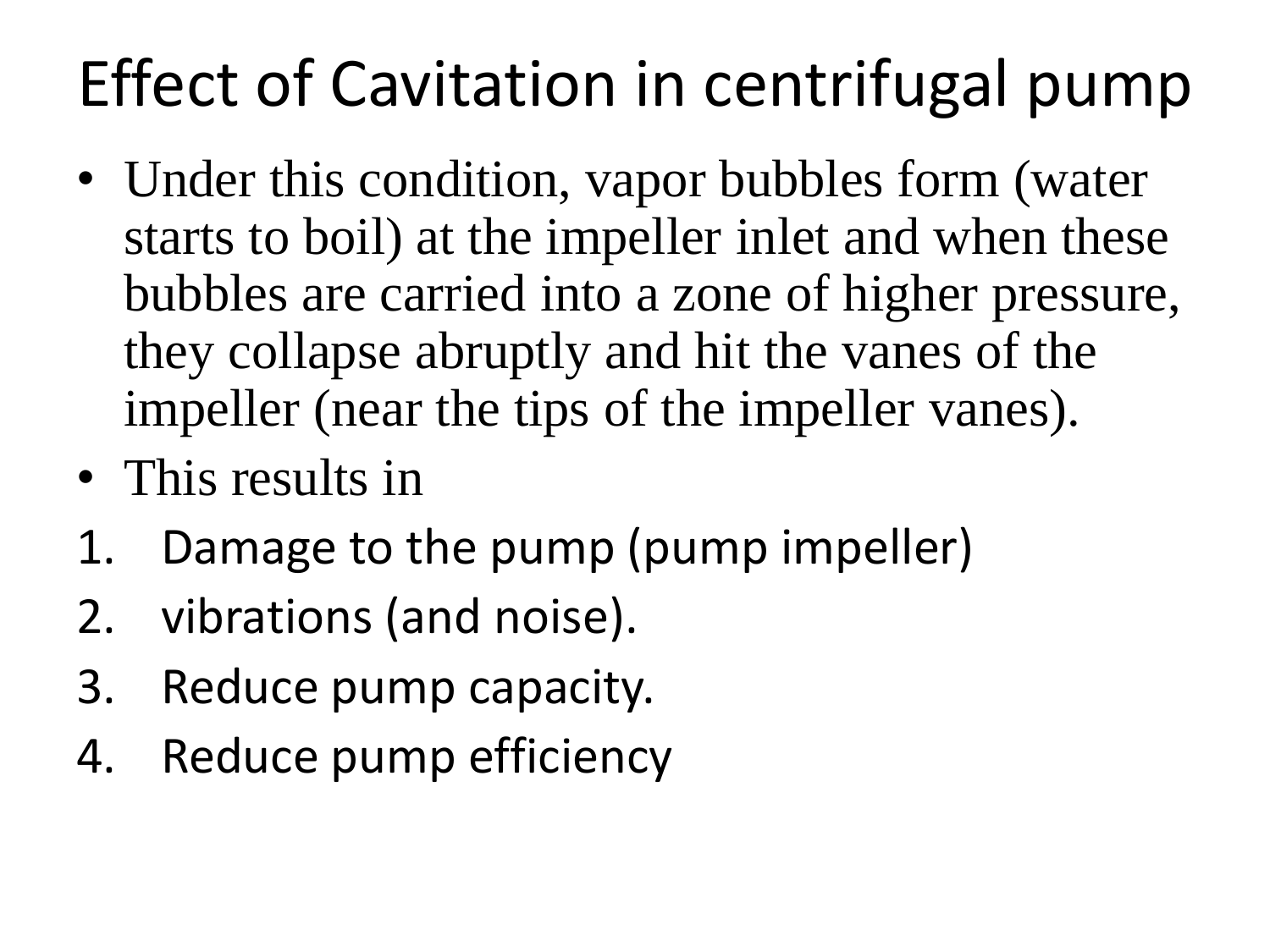#### Flow path of water through centrifugal pump

- The impeller rotates and the fluid is drawn into the blade passage at the impeller eye, the centre of the impeller.
- The inlet pipe is axial and therefore fluid enters the impeller with very little whirl or tangential component of velocity and flows outwards in the direction of the blades.
- The fluid receives energy from the impeller while flowing through it and is discharged with increased pressure and velocity into the casing. To convert
- the kinetic energy or fluid at the impeller outlet gradually into pressure energy using diffuser blades mounted on a diffuser ring are used.
- The stationary blade passages so formed have an increasing cross-sectional area which reduces the flow velocity and hence increases the static pressure of the fluid.
- Finally, the fluid moves from the diffuser blades into the volute casing which is a passage of gradually increasing cross-section and also serves to reduce the velocity of fluid and to convert some of the velocity head into static head. Sometimes pumps have only volute casing without any diffuser.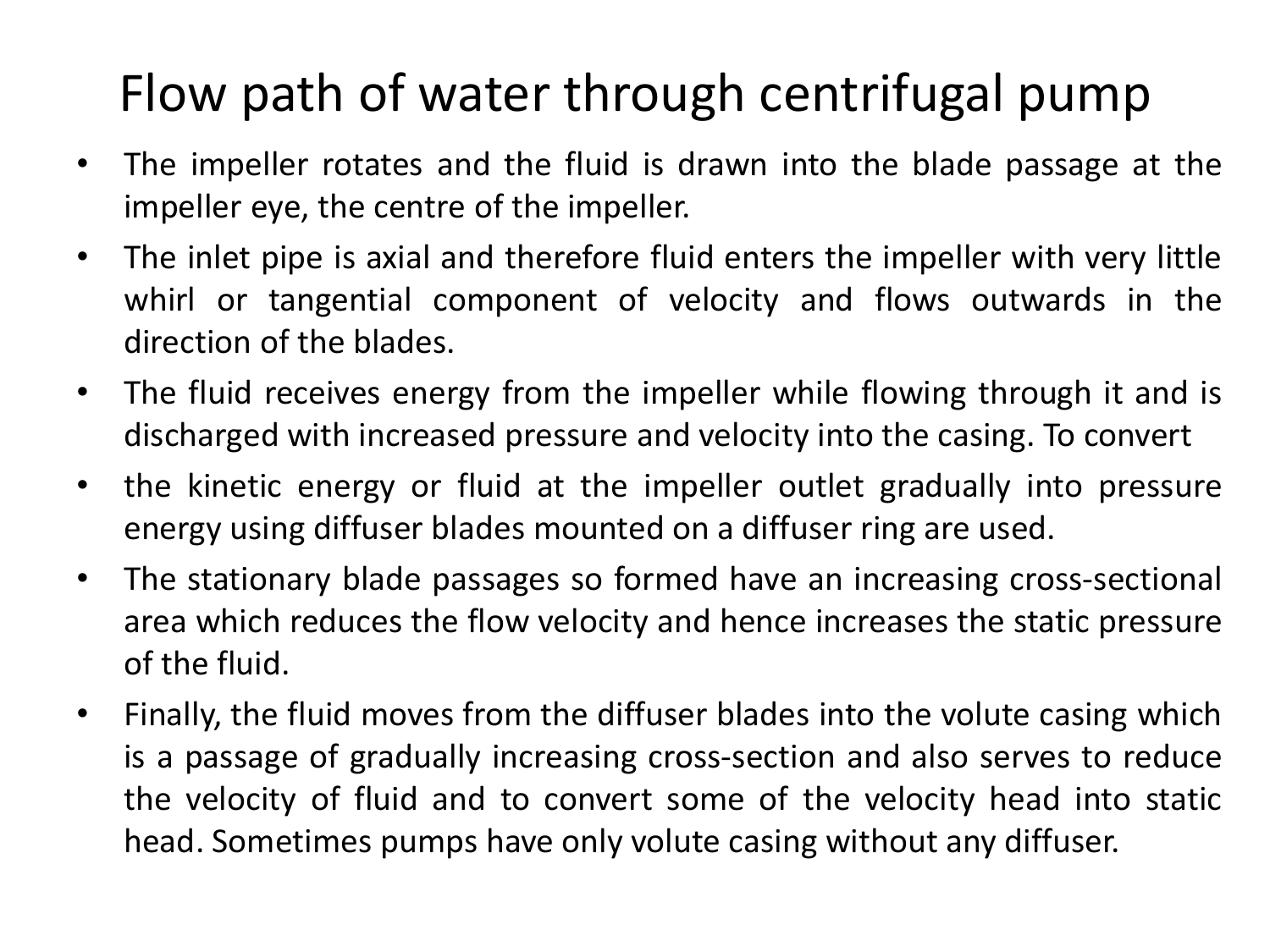- $\beta_1$  is the angle made by the blade at inlet, with the tangent to the inlet radius.
- $\beta_2$  is the blade angle with the tangent at outlet.
- $V_1$  &  $V_2$  are the absolute velocities of fluid at inlet an outlet respectively
- $V_{r1}$  &  $V_{r2}$  are the relative velocities (with respect to blade velocity) at inlet and outlet respectively

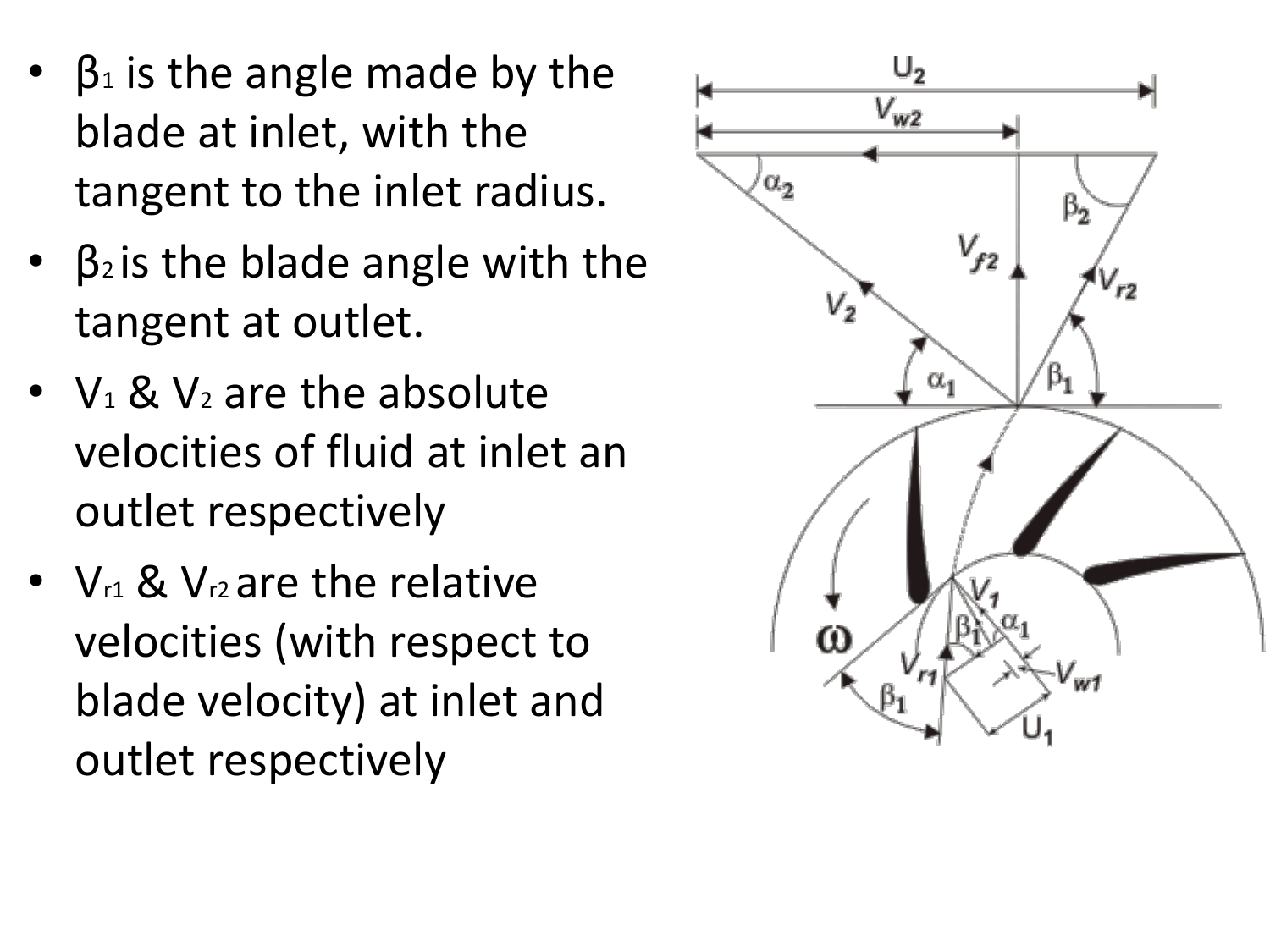• Work done on the fluid per unit weight

$$
=\frac{(V_{w2}U_{2}-V_{w1}U_{1})}{g}
$$

- A centrifugal pump rarely has any sort of guide vanes at inlet. The fluid therefore approaches the impeller without appreciable whirl and so the inlet angle of the blades is designed to produce a right-angled velocity triangle at inlet.  $=\frac{(V_{w2}U_2 - V_{w1}U_1)}{g}$ <br>A centrifugal pump rarely has<br>at inlet. The fluid therefore ap<br>without appreciable whirl and<br>the blades is designed to p<br>velocity triangle at inlet.<br>Work done on the fluid per uni<br>the manometric
- Work done on the fluid per unit weight  $V_{w2}U_2$  $=$
- the manometric head < *g g*  $V_{w2}U_2$  $=$
- because of the energy dissipated in eddies due to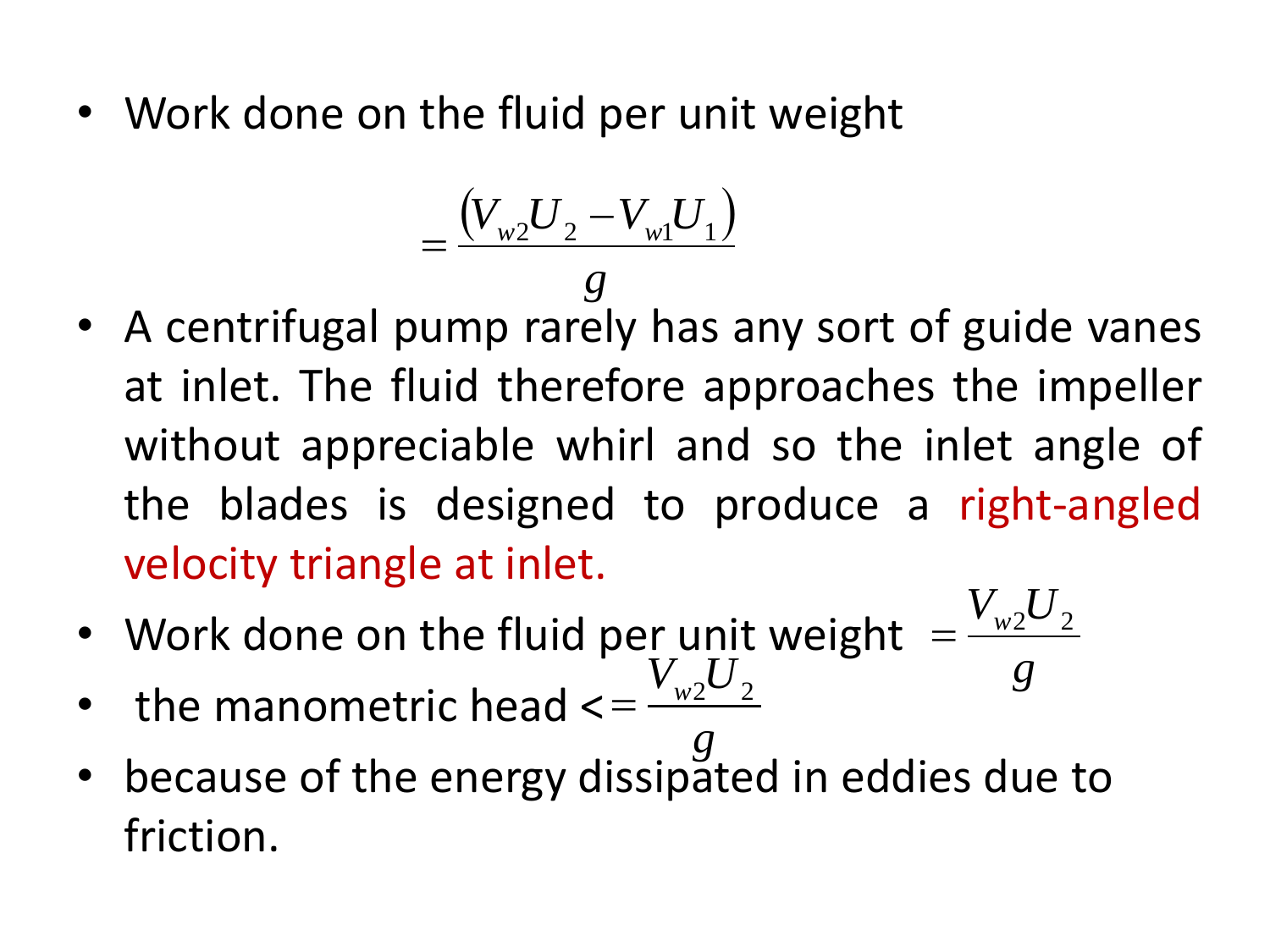- Manometric efficiency  $V_{w2}U_2$ *gH w*  $\eta_m =$
- Overall efficiency *P QgH o*  $\eta_{o} = \frac{\rho_{o}}{2}$
- Q is the volume flow rate of the fluid through the pump, and *P* is the shaft power, i.e. the input power to the shaft.
- The energy required at the shaft exceeds because of friction in the bearings and other mechanical parts. Thus a mechanical efficiency is defined as *g Vw*<sup>2</sup>  $\overline{U}_2$

$$
\eta_{mech} = \frac{\rho Q V_{w2} U_2}{P}
$$

$$
\therefore \eta_o = \eta_m \times \eta_{mech}
$$